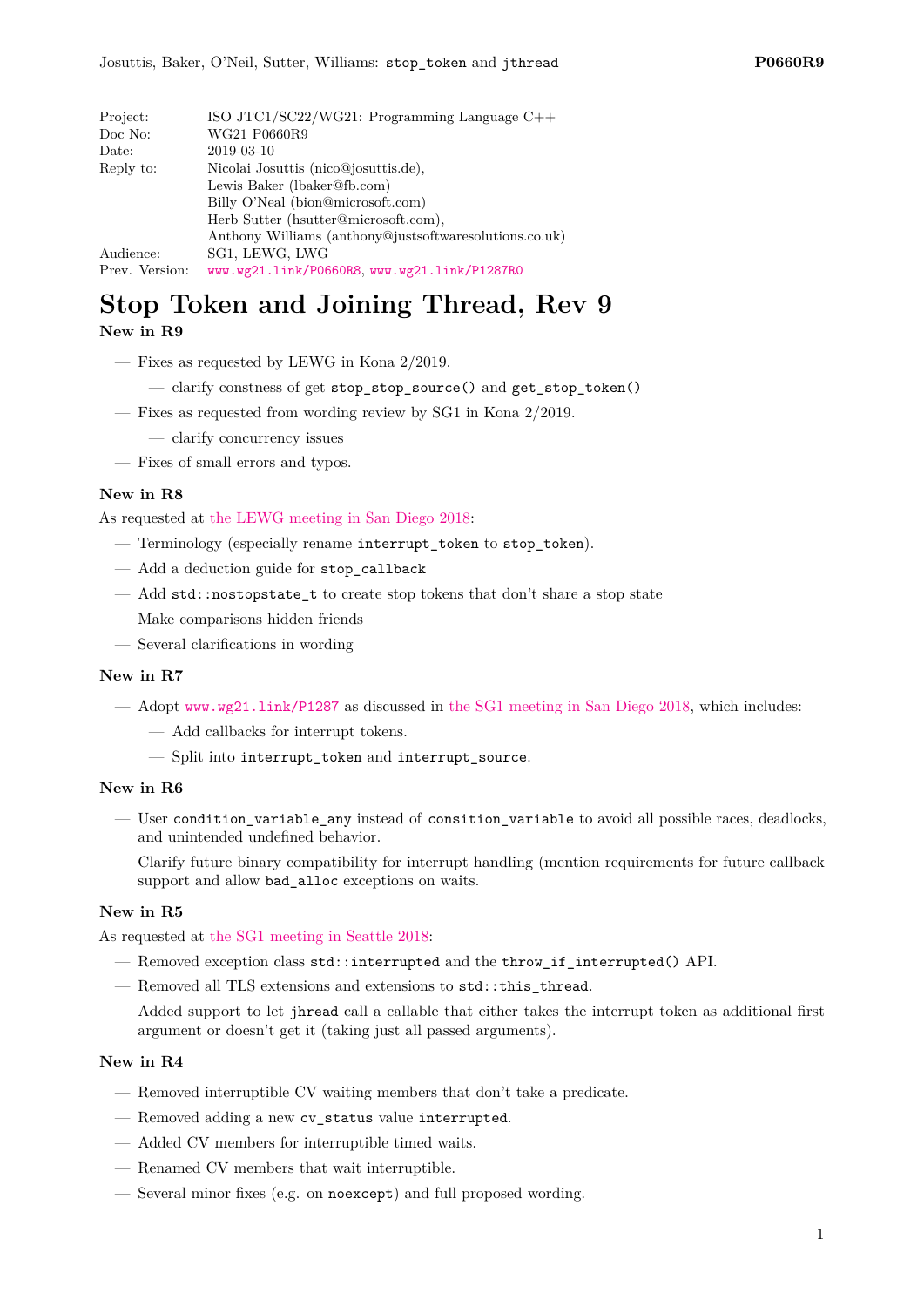## **Purpose**

This is the proposed wording for a cooperatively interruptible joining thread.

For a full discussion fo the motivation, see <www.wg21.link/p0660r0> and <www.wg21.link/p0660r1>.

A default implementation exists at: <http://github.com/josuttis/jthread>. Note that the proposed functionality can be fully implemented on top of the existing C++ standard library without special OS support.

## **Basis examples**

{

}

## **Basis jthead examples**

— At the end of its lifetime a jthread automatically signals a request to stop the started thread (if still joinable) and joins:

```
void testJThreadWithToken()
{
    std::jthread t([] (std::stop_token stoken) {
                      while (!stoken.stop_requested()) {
                       //...
                      }
                   });
    //...
```
} *// jthread destructor signals requests to stop and therefore ends the started thread and joins*

The stop could also be explicitly requested with  $t$ . request\_stop().

— If the started thread doesn't take a stop token, the destructor still has the benefit of calling join() (if still joinable):

```
void testJThreadJoining()
{
    std::jthread t([] {
                      //...
                    });
    //...
```

```
} // jthread destructor calls join()
```
This is a significant improvement over std::thread where you had to program the following to get the same behavior (which is common in many scenarios):

void compareWithStdThreadJoining()

```
std::thread t([] {
                  //...
               });
try {
  //...
}
catch (...) {
  j.join();
  throw; // rethrow
}
t.join();
```
— An extended CV API enables to interrupt CV waits using the passed stop token (i.e. interrupting the CV wait without polling):

```
void testInterruptibleCVWait()
{
 bool ready = false;
  std::mutex readyMutex;
  std::condition_variable_any readyCV;
  std::jthread t([&ready, &readyMutex, &readyCV] (std::stop_token st) {
                    while (...) {
                      ...
                      {
```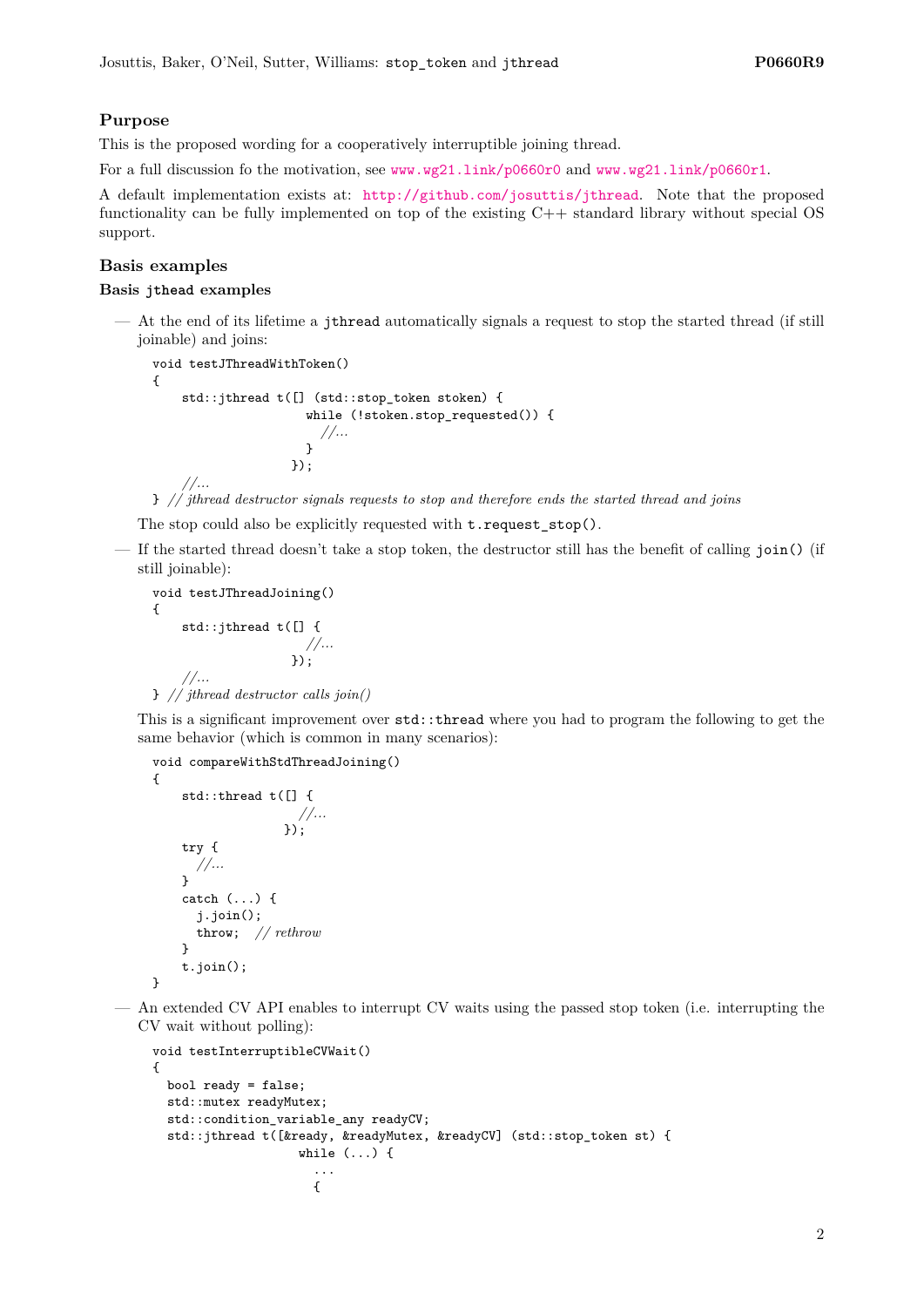```
std::unique_lock lg{readyMutex};
      readyCV.wait_until(lg,
                           [&ready] {
                              return ready;
                           },
                           st); // also ends wait on stop request for st
    }
    ...
  }
});
```
} *// jthread destructor signals stop request and therefore unblocks the CV wait and ends the started thread*

### **Basis istop\_source/stop\_token examples**

```
// create stop_source and stop_token:
std::stop_source ssrc;
std::stop_token stok{ssrc.get_token()};
// register callback
bool cb1called{false};
auto cb1 = [&]{\text{cblcalled}} = true;std::stop_callback scb1{stok, cb1}; // stop_callback holds reference to cb1
assert(!cb1called);
// request stop
ssrc.request_stop(); // calls all currently registered callbacks
assert(cb1called);
// register another callback
bool cb2called{false};
std::stop_callback scb2{stok,
                         [x]{ cb2called = true; }
                        }; // immediately calls callback (moved into scb2)
```
assert(cb2called);

...

### **Feature Test Macro**

This is a new feature so that it shall have the following feature macro:

\_\_cpp\_lib\_jthread

### **Design Discussion**

## **Problems with "interrupt"**

Earlier versions of this paper used the names interrupt token, interrupt source and interrupt callback to refer to the abstraction used to signal interrupt.

However, the term "interrupt" already has common usage in industry and typically refers to something which can be interrupted and then return back to the non-interrupted state.

For example, hardware interrupts are raised when some event happens and then once the interrupt is handled the system returns back to the non-interrupted state, allowing the interrupt to be raised again.

The boost::thread library also uses the term "interrupt" to refer to an operation that can be raised many times and when the interrupt is handled the state is reset back to non-interrupted.

This is different from the semantics of the abstraction proposed in this paper which has the semantics that once it has been signalled it never returns to the non-signalled state. Thus the term "interrupt" seems inappropriate and is likely to lead to confusion.

## **Alternative names**

There was some discussion in at LEWG at San Diego about alternative names for interrupt\_token and there were two candidates: cancellation\_token and stop\_token.

The term cancellation\_token has precedent in other C++ libraries. For example, Microsoft's PPL uses the names 'cancellation\_token', 'cancellation\_token\_source' and 'cancellation\_registration'.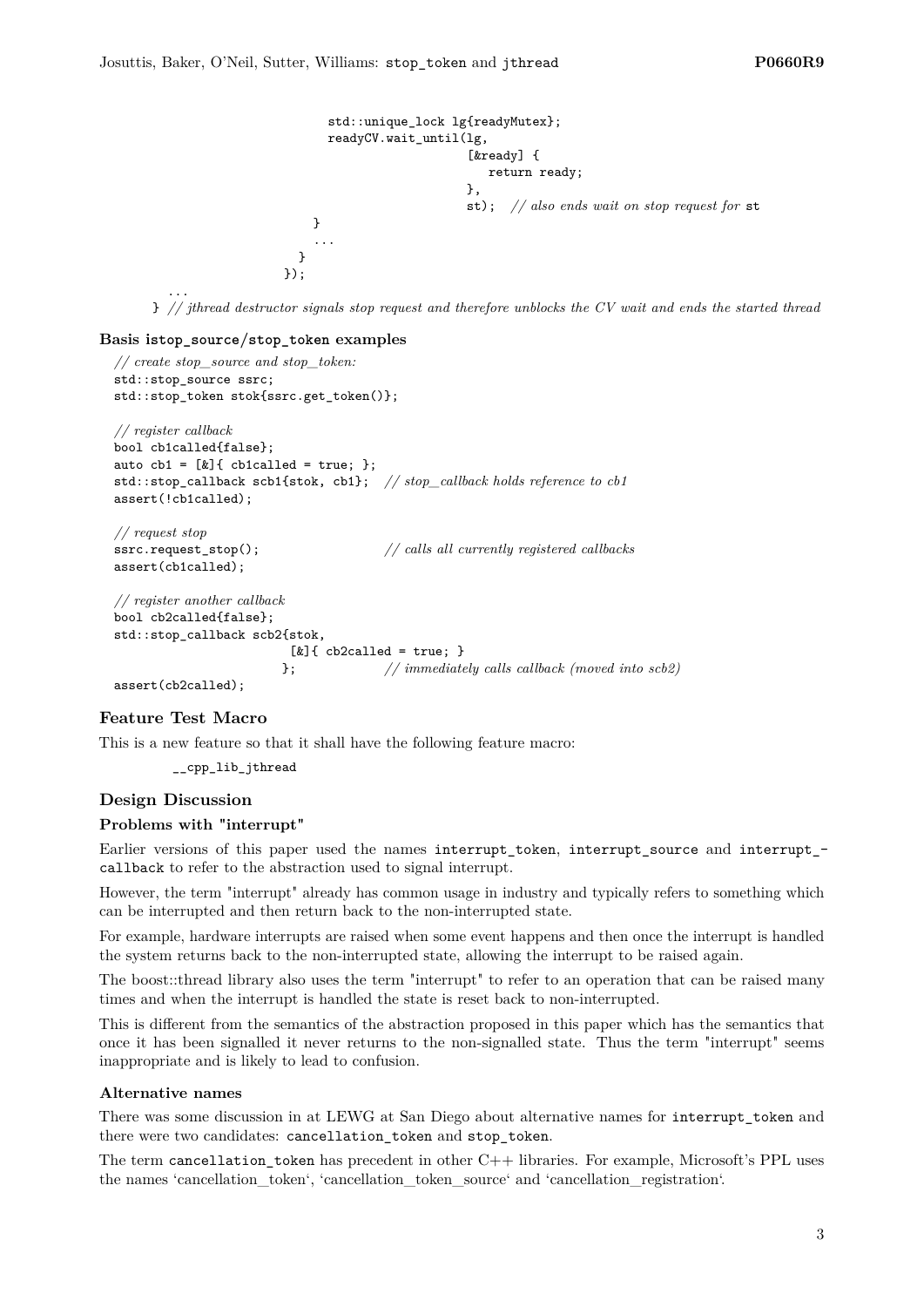The use of the "cancel" term also has precedent in the Networking TS which defines methods such as basic\_ waitable timer::cancel() and basic\_socket::cancel() and makes use of std::errc::operation\_canceled as an error code in response to a request to cancel the operation.

However, some concerns were raised about the potential for confusion if a std::jthread::cancel() method were added as some may confuse this as somehow being related to the semantics of pthread cancel() which is able to cancel a thread at an arbitrary point rather than cooperatively at well-defined cancellation points.

A straw poll was taken in LEWG at San Diego and the group favoured stop\_token.

A suggestion was also made to introduce the use of the term "request" to more clearly communicate the asynchronous and cooperative nature of the abstraction. This suggestion has been adopted.

As a result the proposed names for the types and methods are now as follows:

```
class stop_token {
 public:
  ...
  [[nodiscard]] bool stop_requested() const noexcept;
  [[nodiscard]] bool stop_possible() const noexcept;
};
class stop_source {
public:
  ...
  [[nodiscard]] bool stop_requested() const noexcept;
  [[nodiscard]] bool stop_possible() const noexcept;
 bool request_stop() noexcept;
};
template<Invocable Callback>
class stop_callback {
public:
  ...
};
```
## **Callback Registration/Deregistration**

An important capability for asynchronous use-cases for stop\_token is the ability to attach a callback to the stop\_token that will be called if a request to stop is made. The motivations for this are discussed in more detail in P1287R0.

Registration of a callback is performed by constructing a stop\_callback object, passing the constructor both a stop\_token and a Invocable object that is invoked if/when a call to request\_stop() is made.

For example:

```
void cancellable_operation(std::stop_token stoken = {})
{
 auto handle = begin operation();
 std::stop_callback cb{ stoken, [&] { cancel_operation(handle); }};
  ...
  auto result = end_operation(handle);
}
```
When a stop\_callback object is constructed, if the stop\_token has already received a request to stop then the callback is immediately invoked inside the constructor. Otherwise, the callback is registered with the stop\_token and is later invoked if/when some thread calls request\_stop() on an associated stop\_source.

The callback registration is guaranteed to be performed atomically. If there is a concurrent call to request\_ stop() from another thread then either the current thread will see the request to stop and immediately invoke the callback on the current thread or the other thread will see the callback registration and will invoke the callback before returning from request\_stop().

When the stop callback object is destructed the callback is deregistered from the list of callbacks associated with the stop\_token's shared state the callback is guaranteed not to be called after the stop\_callback destructor returns.

Note that there is a potential race here between the callback being deregistered and a call to request\_stop() being made on another thread which could invoke the callback. If the callback has not yet started executing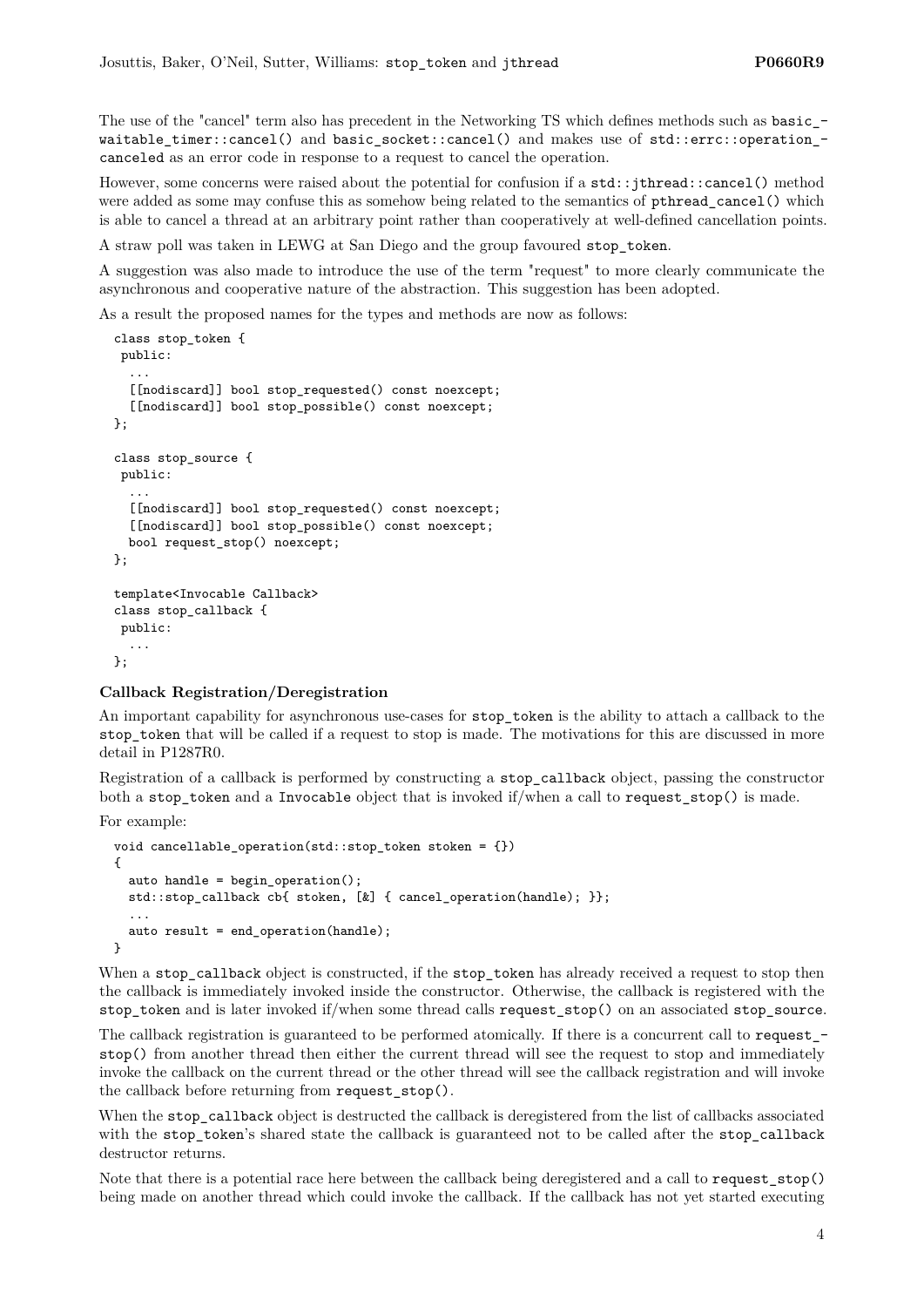on the other thread then the callback is deregistered and is never called. Otherwise, if the callback has already started executing on another thread then the call to ~stop\_callback() will block the current thread until the callback returns.

If the call to the stop\_callback destructor is made from within the the invocation of the callback on the same thread then the destructor does not block waiting for the callback to return as this would cause a deadlock. Instead, the destructor returns immediately without waiting for the callback to return.

## **Other Hints**

It is intentional that class std::jthread supports the full API of std::thread (i.e., by supporting to start the thread without taking a stop token as first parameter) to be able to replace any usage of std::thread by std::jthread without further code changes.

The terminology was carefully selected with the following reasons

- With a stop token we neither "interrupt" nor "cancel" something. We request a stop that cooperatively has to get handled.
- stop\_possible() helps to avoid adding new callbacks or checking for stop states. The name was selected to have a common and pretty self-explanatory name that is shared by both stop\_sources and stop tokens.

The deduction guide for stop callbacks enables constructing a stop callback with an lvalue callable:

```
auto lambda = []{};
std::stop_callback cb{ token, lambda }; // captures by reference
```
Adding a new callback is noexcept (unless moving the passed function throws).

## **Acknowledgements**

Thanks to all who incredibly helped me to prepare this paper, such as all people in the C++ concurrency and library working group. Especially, we want to thank: Hans Boehm, Olivier Giroux, Pablo Halpern, Howard Hinnant, Alisdair Meredith, Gor Nishanov, Tony Van Eerd, Ville Voutilainen, and Jonathan Wakely.

## **Proposed Wording**

All against N4762.

[*Editorial note:* This proposal uses the LaTeX macros of the draft standard. To adopt it please ask for the LaTeX source code of the proposed wording. ]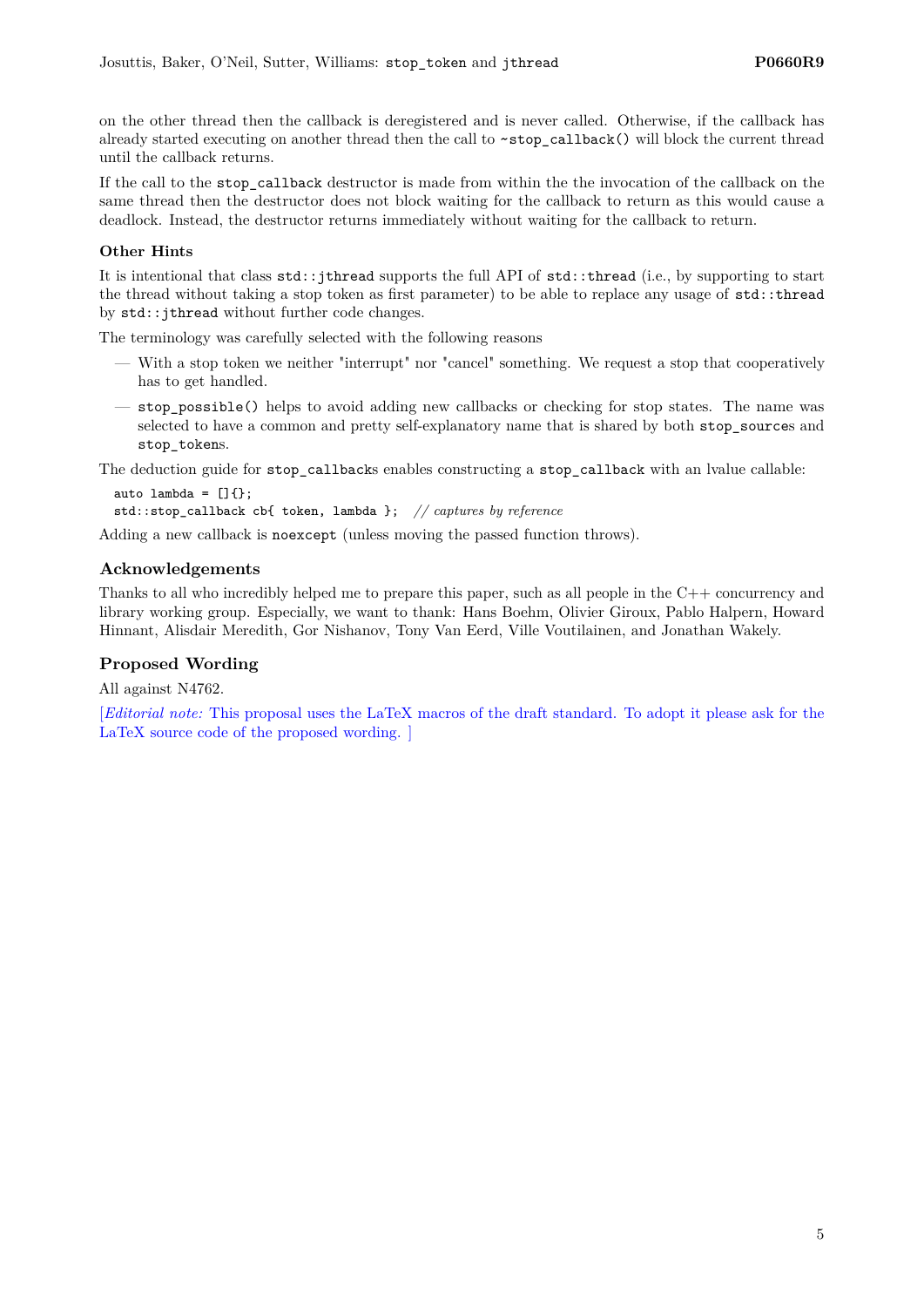# **30 Thread support library [thread]**

## **30.1 General [jthread.general]**

<sup>1</sup> The following subclauses describe components to create and manage threads (**??**), perform mutual exclusion, and communicate conditions and values between threads, as summarized in Table [1.](#page-5-0)

|      | Subclause           | Header(s)                           |
|------|---------------------|-------------------------------------|
| 30.2 | Requirements        |                                     |
| 30.3 | Threads             | <thread></thread>                   |
| 30.4 | <b>Stop Tokens</b>  | <stop token=""></stop>              |
| 30.5 | Joining Threads     | <jthread></jthread>                 |
| 30.6 | Mutual exclusion    | $mutex$                             |
|      |                     | <shared mutex=""></shared>          |
| 30.7 | Condition variables | <condition variable=""></condition> |
| 30.8 | Futures             | <future></future>                   |

<span id="page-5-0"></span>Table  $1$  — Thread support library summary

<span id="page-5-1"></span>**30.2 Requirements [thread.req]**

...

...

<span id="page-5-2"></span>**30.3 Threads [thread.threads]**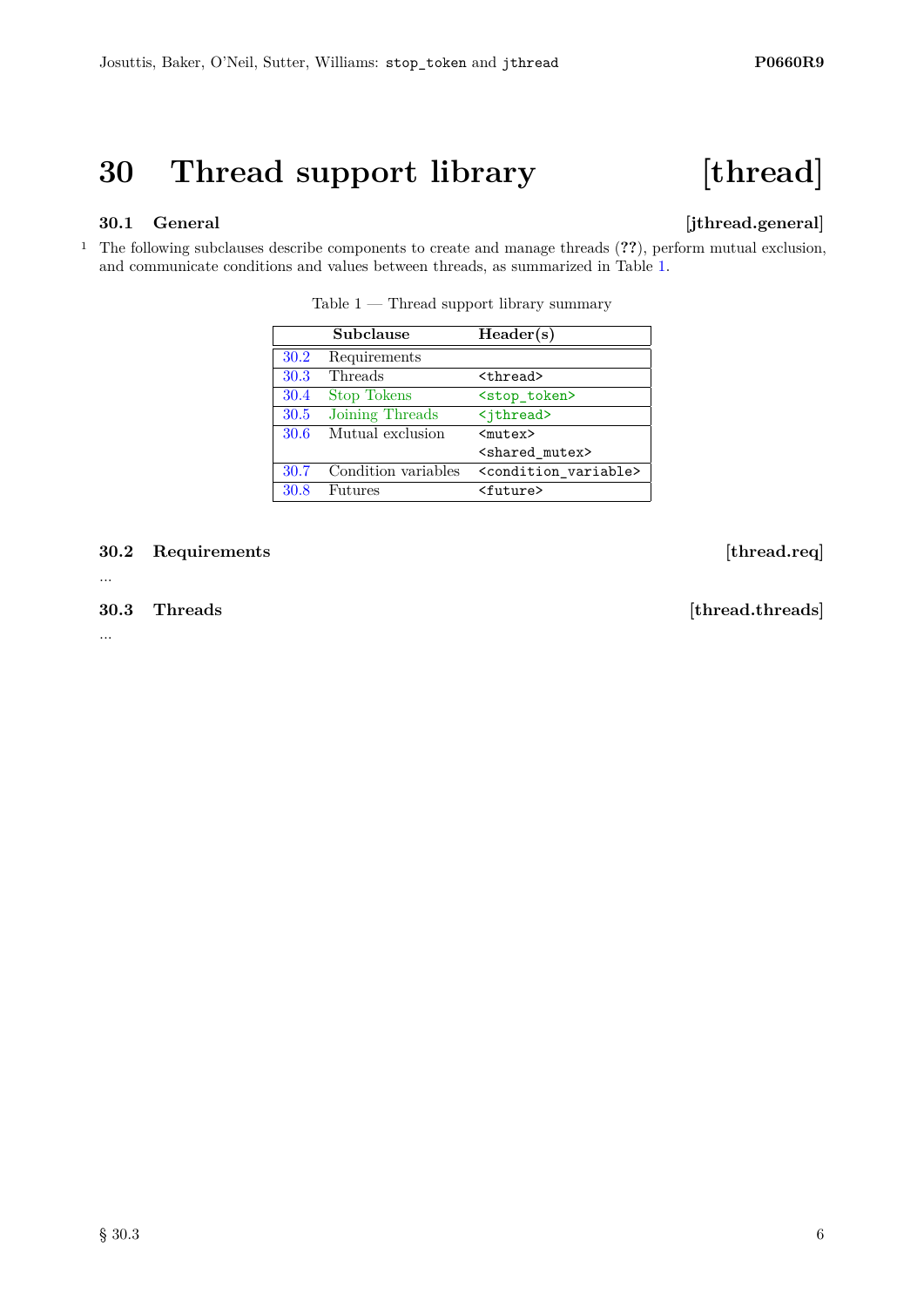- <sup>1</sup> [30.4](#page-6-0) describes components that can be used to asynchonously request an that an operation stop execution in a timely manner, typically because the result is no longer required.
- <sup>2</sup> A stop\_token can be passed to an operation which can either actively poll the token to check if there has been a request to stop or can register a callback using the stop\_callback class which will be called in the event that a request to stop is made. A request to stop can be made via any one of potentially multiple associated stop\_sources and this request will be visible to all associated stop\_tokens. Once a request to stop has been made it cannot be reverted and second and subsequent requests to stop are no-ops.
- <sup>3</sup> Callbacks registered via a stop\_callback object is called when a request to stop is first made by any of the stop\_source objects associated with the stop\_token used to construct the stop\_callback.
- <sup>4</sup> To support this, classes stop\_source, stop\_token, and stop\_callback implement semantics of shared ownership of an associated shared stop state. The last remaining owner of the stop state automatically releases the resources associated with the stop state.
- <sup>5</sup> Concurrent calls to request\_stop(), stop\_requested(), and stop\_possible() do not introduce data races. A call to request\_stop() that returns false (i.e. the first call) synchronizes with a call to stop\_requested() on an associated stop\_token or stop\_source that returns true.

## **30.4.1 Header <stop\_token> synopsis [thread.stop\_token.syn]**

```
namespace std {
  // 30.4.4 class stop_token
  class stop_token;
  // 30.4.3 class stop_source
  class stop_source;
  // 30.4.2 class stop_callback
  template <Invocable Callback>
    requires MoveConstructible<Callback>
  class stop_callback;
}
```
## <span id="page-6-1"></span>**30.4.2 Class stop\_callback [stop\_callback]**

1

```
namespace std {
  template <Invocable Callback>
    requires MoveConstructible<Callback>
  class stop_callback {
  public:
    // 30.4.2.1 create, destroy:
    explicit stop_callback(const stop_token& st, Callback&& cb)
        noexcept(std::is_nothrow_move_constructible_v<Callback>);
    explicit stop_callback(stop_token&& st, Callback&& cb)
        noexcept(std::is_nothrow_move_constructible_v<Callback>);
    ~stop_callback();
    stop_callback(const stop_callback&) = delete;
    stop_callback(stop_callback&&) = delete;
    stop callback& operator=(const stop callback&) = delete;
    stop_callback& operator=(stop_callback&&) = delete;
  private:
    // exposition only
    Callback callback;
 \ddot{\ }:
  template <typename Callback>
  stop_callback(const stop_token&, Callback&&) -> stop_callback<Callback>;
  template <typename Callback>
  stop_callback(stop_token&&, Callback&&) -> stop_callback<Callback>;
}
```
## <span id="page-6-0"></span>**30.4 Stop Tokens** [thread.stop\_token]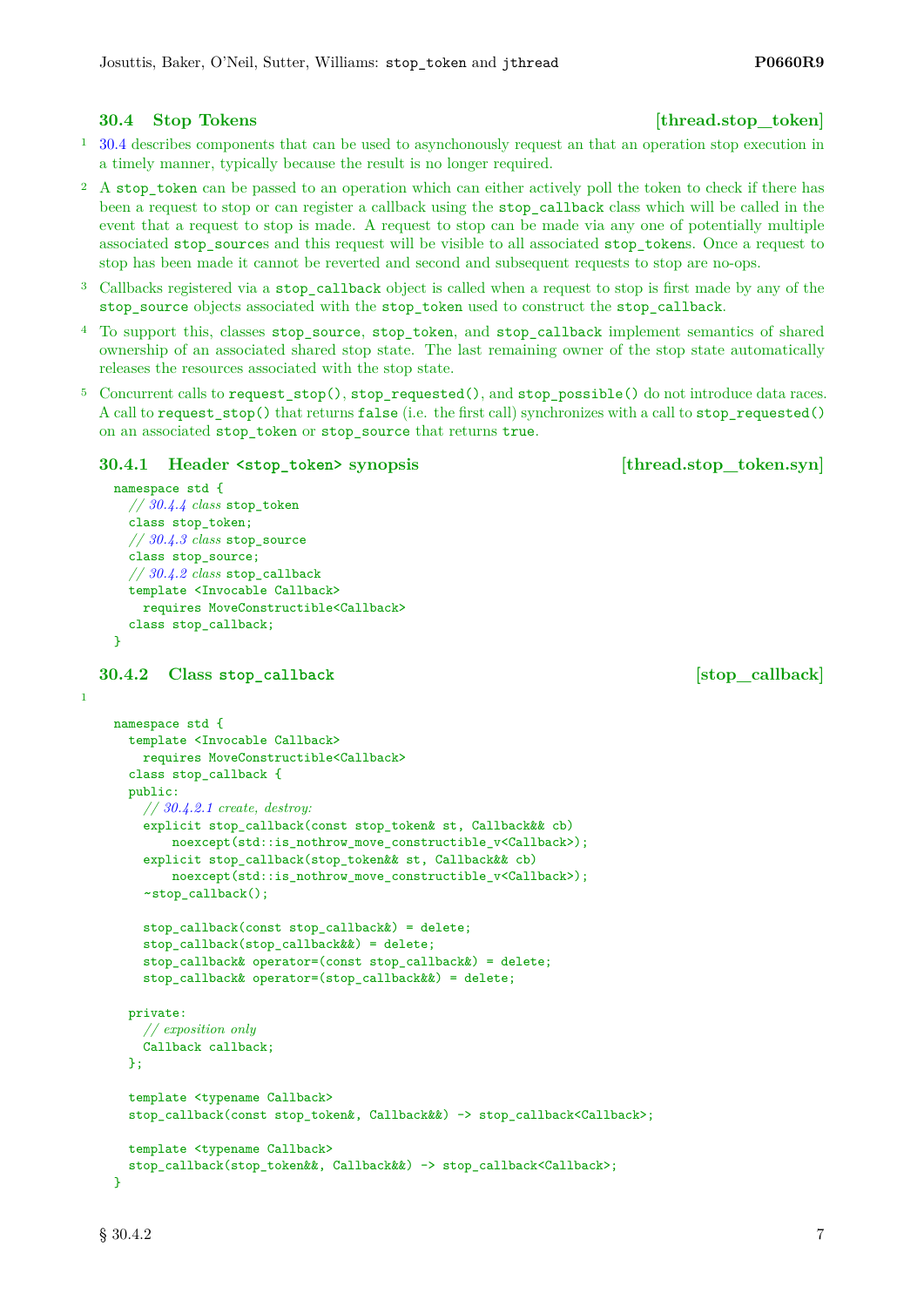### <span id="page-7-1"></span>**30.4.2.1 stop\_callback constructors and destructor [stop\_callback.constr]**

```
explicit stop_callback(const stop_token& st, Callback&& cb)
 noexcept(std::is_nothrow_move_constructible_v<Callback>);
explicit stop_callback(stop_token&& st, Callback&& cb)
 noexcept(std::is_nothrow_move_constructible_v<Callback>);
```
- 1 *Effects:* Initialises callback with static cast<Callback&&>(cb). If st.stop requested() is true then immediately invokes static cast<Callback&&>(callback) with zero arguments on the current thread before the constructor returns. Otherwise, the callback is registered with the shared stop state of st such that static cast<Callback&&>(callback) is invoked by first call to src.request stop() on any stop source instance src that references the same shared stop state as st. If invoking the callback throws an unhandled exception then std::terminate() is called.
- <sup>2</sup> *Throws:* Any exception thrown by the initialization of callback.

~stop\_callback();

<sup>3</sup> *Effects:* Deregisters the callback from the associated shared stop state. The destructor does not block waiting for the execution of another callback registered with the same shared stop state to finish. The return from the invocation of the callback (if any) will strongly happen before callback is destroyed.

## <span id="page-7-0"></span>**30.4.3** Class stop source **but in the state of stop\_source [stop\_source]**

<sup>1</sup> The class stop source implements the semantics of signaling a request to stop to stop tokens  $(30.4.4)$ sharing the same shared stop state. All stop sources sharing the same shared stop state can request a stop. Once a request to stop has been made it cannot be undone. A subsequent request to stop is a no-op.

```
namespace std {
  // 30.4.3.1 no-shared-stop-state indicator
  struct nostopstate_t{see below };
  inline constexpr nostopstate_t nostopstate(unspecified );
 class stop_source {
 public:
    // 30.4.3.2 create, copy, destroy:
    stop_source();
    explicit stop_source(nostopstate_t) noexcept;
    stop_source(const stop_source&) noexcept;
    stop_source(stop_source&&) noexcept;
    stop_source& operator=(const stop_source&) noexcept;
    stop_source& operator=(stop_source&&) noexcept;
    ~stop_source();
    void swap(stop_source&) noexcept;
    // 30.4.3.6 stop handling:
    [[nodiscard]] stop_token get_token() const noexcept;
    [[nodiscard]] bool stop_possible() const noexcept;
    [[nodiscard]] bool stop_requested() const noexcept;
    bool request_stop() noexcept;
    friend [[nodiscard]] bool operator== (const stop_source& lhs, const stop_source& rhs) noexcept;
    friend [[nodiscard]] bool operator!= (const stop_source& lhs, const stop_source& rhs) noexcept;
```

```
};
}
```
## <span id="page-7-2"></span>**30.4.3.1 No-shared-stop-state indicator [stop\_source.nostopstate]**

struct nostopstate\_t{*see below* }; inline constexpr nostopstate\_t nostopstate(*unspecified* );

<sup>1</sup> The struct nostopstate\_t is an empty class type used as a unique type to indicate the state of not containing a shared stop state for stop\_source objects. In particular, stop\_source has a constructor with nostopstate\_t as a single argument; this indicates that a stop source object not sharing a stop state shall be constructed.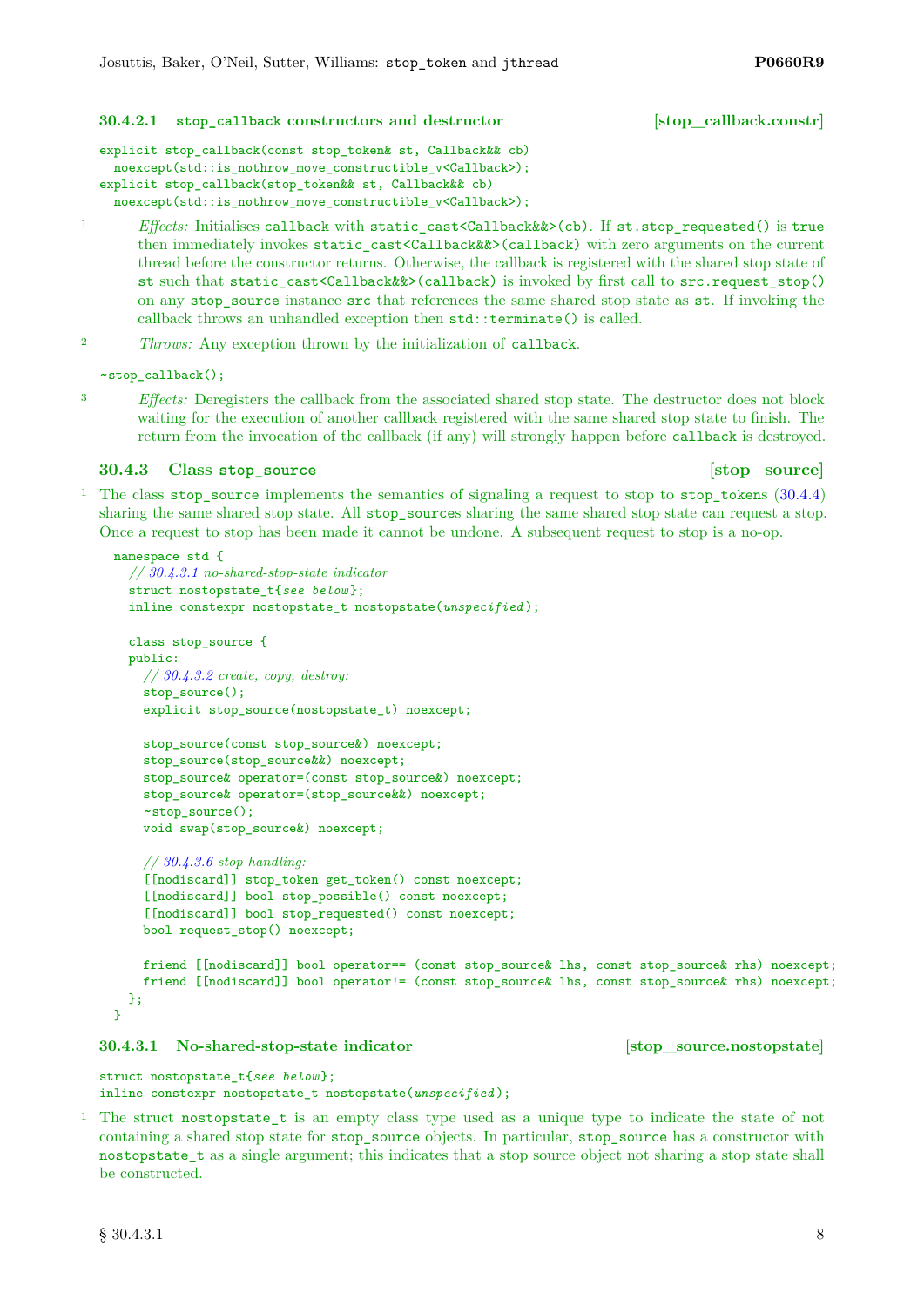<sup>2</sup> Type nostopstate\_t shall not have a default constructor or an initializer-list constructor, and shall not be an aggregate.

## <span id="page-8-0"></span>**30.4.3.2 stop\_source constructors [stop\_source.constr]**

## stop\_source();

- <sup>1</sup> *Effects:* Constructs a new stop\_source object that can be used to request stops.
- $P<sup>2</sup>$  *Ensures:* stop\_possible() == true and stop\_requested() == false.
- <sup>3</sup> *Throws:* bad\_alloc If memory could not be allocated for the shared stop state.

explicit stop\_source(nostopstate\_t) noexcept;

- <sup>4</sup> *Effects:* Constructs a new stop\_source object that can't be used to request stops. [*Note*: Therefore, no resources have to be associated for the state. *— end note*]
- <sup>5</sup> *Ensures:* stop possible() == false.

stop\_source(const\_stop\_source&\_rhs) noexcept;

- <sup>6</sup> *Effects:* If rhs.stop\_possible() == true, constructs an stop\_source that shares the ownership of the stop state with rhs.
- <sup>7</sup> *Ensures:* stop\_possible() == rhs.stop\_possible() and stop\_requested() == rhs.stop\_requested() and \*this == rhs.

stop\_source(stop\_source&& rhs) noexcept;

<sup>8</sup> *Effects:* Move constructs an object of type stop source from rhs.

<sup>9</sup> *Ensures:* \*this shall contain the old value of rhs and rhs.stop\_possible() == false.

## **30.4.3.3 stop** source destructor **but in the source.destready in the source.destready in the source.destready in the source.destready in the source.destready in the source.destready in the source.destready in the source**

~stop\_source();

<sup>1</sup> *Effects:* If stop\_possible() and \*this is the last owner of the stop state, releases the resources associated with the stop state.

**30.4.3.4 stop** source assignment **assignment assignment assignment assignment assignment** 

stop\_source& operator=(const stop\_source& rhs) noexcept;

- <sup>1</sup> *Effects:* Equivalent to: stop\_source(rhs).swap(\*this);
- <sup>2</sup> *Returns:* \*this.

stop\_source& operator=(stop\_source&& rhs) noexcept;

- <sup>3</sup> *Effects:* Equivalent to: stop\_source(std::move(rhs)).swap(\*this);
- <sup>4</sup> *Returns:* \*this.

## **30.4.3.5 stop\_source swap [stop\_source.swap]**

void swap(stop\_source& rhs) noexcept;

<sup>1</sup> *Effects:* Swaps the state of \*this and rhs.

## <span id="page-8-1"></span>**30.4.3.6 stop\_source members [stop\_source.mem]**

[[nodiscard]] stop\_token get\_token() const noexcept;

- <sup>1</sup> *Effects:* If !stop\_possible(), constructs an stop\_token object that does not share a stop state. Otherwise, constructs an stop\_token object st that shares the ownership of the stop state with \*this.
- <sup>2</sup> *Ensures:* stop possible() == st.stop possible() and stop requested() == st.stop requested().

[[nodiscard]] bool stop\_possible() const noexcept;

<sup>3</sup> *Returns:* true if the stop source can be used to request stops, executed atomically. [*Note*: Returns false if the object was created with nostopstate or the values were moved away. *— end note*]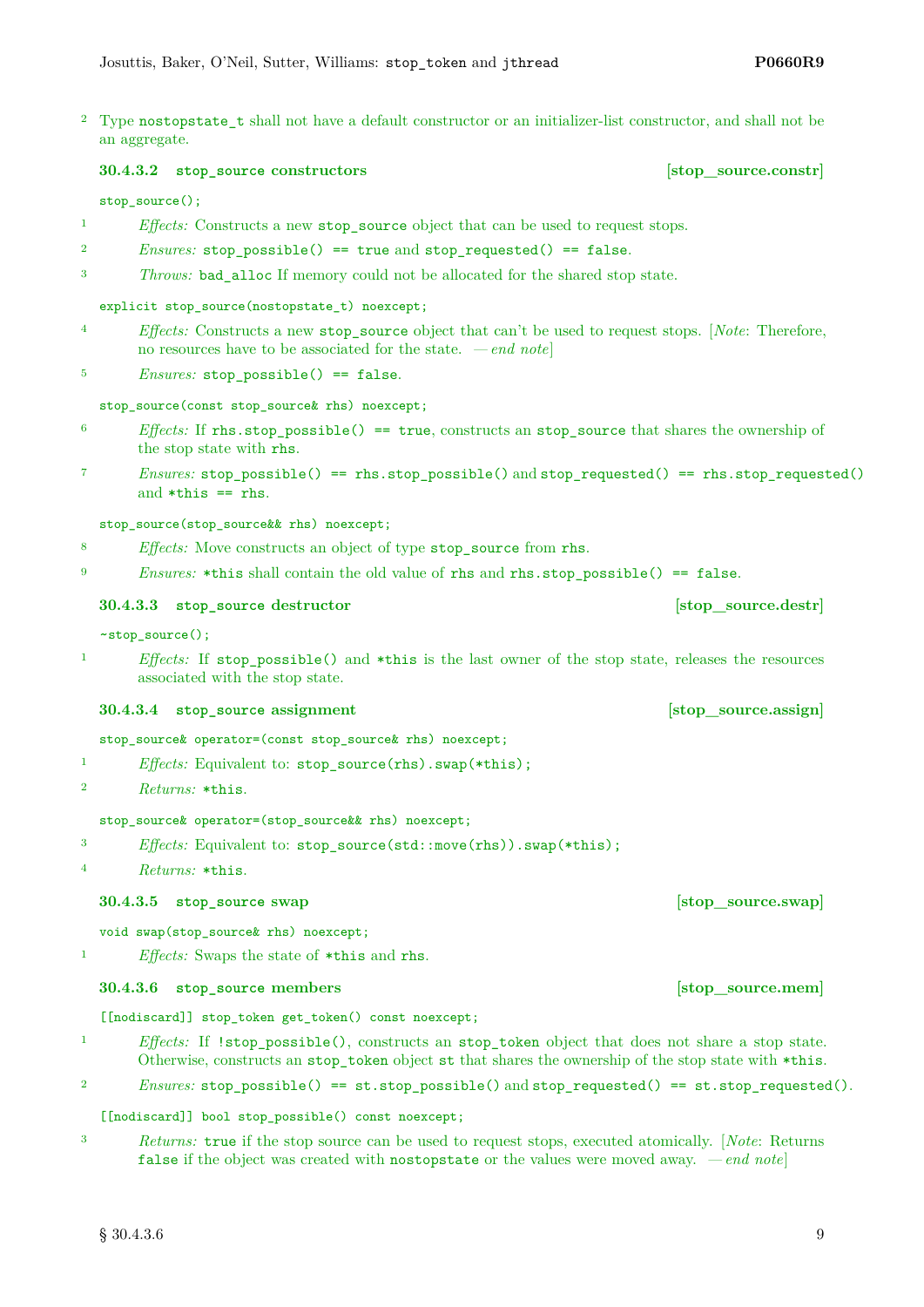[[nodiscard]] bool stop\_requested() const noexcept;

<sup>4</sup> *Returns:* true if stop\_possible() and request\_stop() was called by one of the owners, executed atomically.

bool request\_stop() noexcept;

- <sup>5</sup> *Effects:* If !stop\_possible() or stop\_requested() the call has no effect. Otherwise, atomically requests a stop so that  $stop\_requested() == true$  and all registered callbacks are synchronously called. [*Note*: Requesting a stop includes notifying all condition variables of type condition variable any temporarily registered during an interruptable wait (**??**) *— end note*]
- <sup>6</sup> *Ensures:* !stop\_possible() || stop\_requested()
- <sup>7</sup> *Returns:* The value of stop\_requested() prior to the call.

## **30.4.3.7 stop** source comparisons **but in the source** is source.cmp]

[[nodiscard]] bool operator== (const stop\_source& lhs, const stop\_source& rhs) noexcept;

<sup>1</sup> *Returns:* !lhs.stop\_possible() && !rhs.stop\_possible() or whether lhs and rhs refer to the same stop state (copied or moved from the same initial stop\_source object).

[[nodiscard]] bool operator!= (const stop\_source& lhs, const stop\_source& rhs) noexcept;

<sup>2</sup> *Returns:* !(lhs==rhs).

## <span id="page-9-0"></span>**30.4.4** Class stop token **bluess contained [stop\_token]**

<sup>1</sup> The class stop\_token provides an interface for querying whether a request to stop has been made (stop\_ requested()) or can ever be made (stop\_possible()) from an associated stop\_source object. A stop\_ token can also be passed to a stop\_callback constructor to register a callback to be called when a request to stop has been made from an associated stop\_source.

```
namespace std {
  class stop_token {
  public:
    // 30.4.4.1 create, copy, destroy:
    stop_token() noexcept;
    stop_token(const stop_token&) noexcept;
    stop_token(stop_token&&) noexcept;
    stop_token& operator=(const stop_token&) noexcept;
    stop_token& operator=(stop_token&&) noexcept;
    ~stop_token();
    void swap(stop_token&) noexcept;
    // 30.4.4.5 stop handling:
    [[nodiscard]] bool stop_requested() const noexcept;
    [[nodiscard]] bool stop_possible() const noexcept;
```

```
friend [[nodiscard]] bool operator== (const stop_token& lhs, const stop_token& rhs) noexcept;
    friend [[nodiscard]] bool operator!= (const stop_token& lhs, const stop_token& rhs) noexcept;
 };
\overline{\mathbf{3}}
```
## <span id="page-9-1"></span>**30.4.4.1 stop\_token constructors [stop\_token.constr]**

stop\_token() noexcept;

<sup>1</sup> *Effects:* Constructs a new stop\_token object that can never receive a request to stop. [*Note*: Therefore, no resources have to be associated for the state. *— end note*]

```
P_{2} Ensures: stop_possible() == false and stop_requested() == false.
```
stop\_token(const stop\_token& rhs) noexcept;

<sup>3</sup> *Effects:* If rhs.stop\_possible() == false, constructs a stop\_token object that can never receive a request to stop. Otherwise, constructs an stop token that shares the ownership of the stop state with rhs.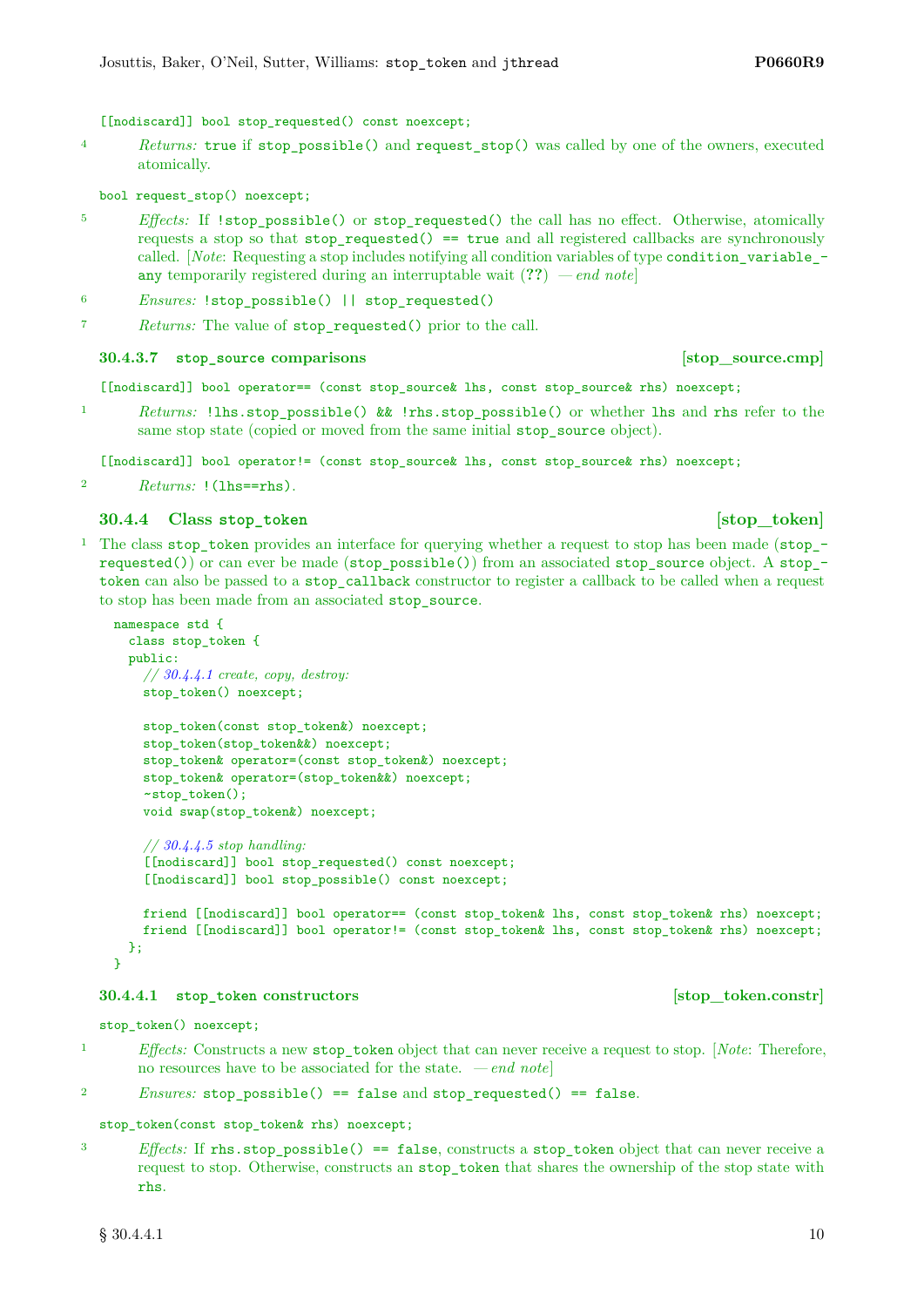<sup>4</sup> *Ensures:* stop\_possible() == rhs.stop\_possible() and stop\_requested() == rhs.stop\_requested() and  $*$ this  $==$  rhs.

stop\_token(stop\_token&& rhs) noexcept;

- <sup>5</sup> *Effects:* Move constructs an object of type stop\_token from rhs.
- <sup>6</sup> *Ensures:* \*this shall contain the old value of rhs and rhs.stop\_possible() == false.

## **30.4.4.2 stop token destructor being stop [stop**] **[stop token.destr]**

~stop\_token();

<sup>1</sup> *Effects:* If \*this is the last owner of the shared stop state, releases the resources associated with the shared stop state.

## **30.4.4.3 stop\_token assignment [stop\_token.assign]**

stop\_token& operator=(const stop\_token& rhs) noexcept;

- <sup>1</sup> *Effects:* Equivalent to: stop\_token(rhs).swap(\*this);
- <sup>2</sup> *Returns:* \*this.

### stop\_token& operator=(stop\_token&& rhs) noexcept;

- <sup>3</sup> *Effects:* Equivalent to: stop\_token(std::move(rhs)).swap(\*this);
- <sup>4</sup> *Returns:* \*this.

## **30.4.4.4 stop\_token swap [stop\_token.swap]**

void swap(stop\_token& rhs) noexcept;

<sup>1</sup> *Effects:* Swaps the state of \*this and rhs.

## <span id="page-10-0"></span>**30.4.4.5 stop\_token members [stop\_token.mem]**

[[nodiscard]] bool stop\_requested() const noexcept;

<sup>1</sup> *Returns:* true if request\_stop() was called on and associated stop\_source, otherwise false, executed atomically. Synchronization: If true is returned then synchronizes with the first call to request\_stop() on an associated stop\_source.

[[nodiscard]] bool stop\_possible() const noexcept;

<sup>3</sup> *Returns:* false if a subsequent call to stop\_requested() will never return true, otherwise true, executed atomically. [*Note*: To retuurn true either a call to request\_stop() on an associated stop\_ source must have already been made or there must still be associated stop\_source objects in existence on which a call to request\_stop() could potentially be made in future. *— end note*]

## **30.4.4.6 stop\_token comparisons [stop\_token.cmp]**

[[nodiscard]] bool operator== (const stop\_token& lhs, const stop\_token& rhs) noexcept;

<sup>1</sup> *Returns:* true if both lhs and rhs both have no shared stop state or refer to the same stop state (copied or moved from the same initial stop\_source object).

[[nodiscard]] bool operator!= (const stop\_token& lhs, const stop\_token& rhs) noexcept;

<sup>2</sup> *Returns:* !(lhs==rhs).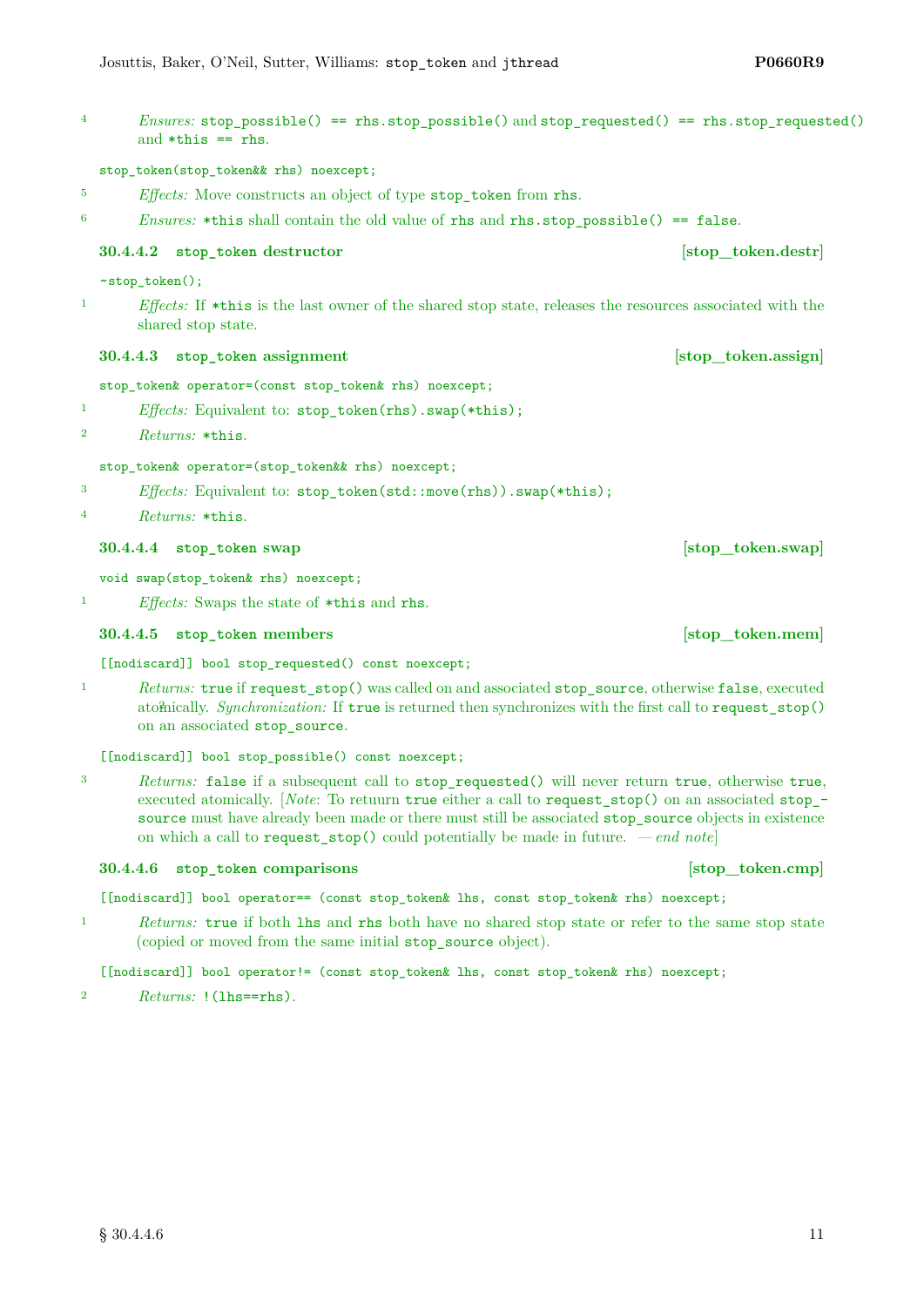## <span id="page-11-0"></span>**30.5 Joining Threads [thread.jthreads]**

<sup>1</sup> [30.5](#page-11-0) describes components that can be used to create and manage threads with the ability to request stops to cooperatively cancel the running thread.

## **30.5.1 Header <jthread> synopsis [thread.jthread.syn]**

```
#include <stop_token>
```

```
namespace std {
  // 30.5.2 class jthread
  class jthread;
  void swap(jthread& x, jthread& y) noexcept;
}
```
## <span id="page-11-1"></span>**30.5.2 Class jthread [thread.jthread.class]**

<sup>1</sup> The class jthread provides a mechanism to create a new thread of execution. The functionality is the same as for class thread (**??**) with the additional ability to request a stop and to automatically join() the started thread.

```
[Editorial note: This color signals differences to class std::thread.]
```

```
namespace std {
 class jthread {
 public:
    // types
    using id = thread::id;using native_handle_type = thread::native_handle_type;
    // construct/copy/destroy
    jthread() noexcept;
    template<class F, class... Args> explicit jthread(F&& f, Args&&... args);
    ~jthread();
    jthread(const jthread&) = delete;
    jthread(jthread&&) noexcept;
    jthread& operator=(const jthread&) = delete;
    jthread& operator=(jthread&&) noexcept;
    // members
    void swap(jthread&) noexcept;
    bool joinable() const noexcept;
    void join();
    void detach();
    [[nodiscard]] id get_id() const noexcept;
    [[nodiscard]] native_handle_type native_handle(); // see ??
    // stop token handling
    [[nodiscard]] stop_source get_stop_source() noexcept;
    [[nodiscard]] stop_token get_stop_token() const noexcept;
    bool request_stop() noexcept;
    // static members
    [[nodiscard]] static unsigned int hardware_concurrency() noexcept;
  private:
    stop_source ssource; // exposition only
  };
```
## **30.5.2.1 jthread constructors [thread.jthread.constr]**

## jthread() noexcept;

<sup>1</sup> *Effects:* Constructs a jthread object that does not represent a thread of execution.

```
2 Ensures: get_id() == id() and ssource.stop_possible() == false.
```
}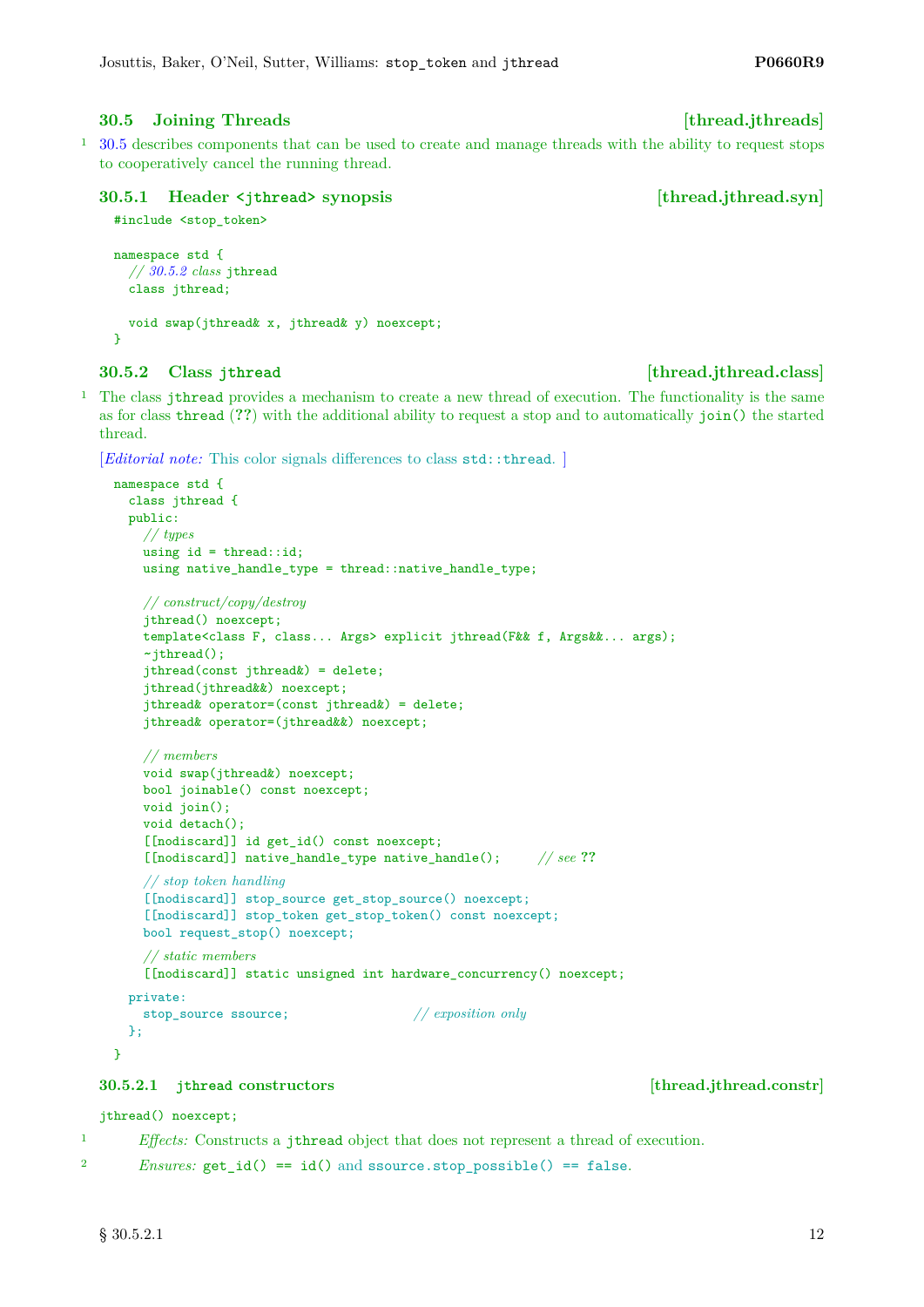## template<class F, class... Args> explicit jthread(F&& f, Args&&... args);

- <sup>3</sup> *Requires:* F and each T*<sup>i</sup>* in Args shall satisfy the *Cpp17MoveConstructible* requirements. *INVOKE*( *DECAY\_COPY*(std::forward<F>(f)), ssource, *DECAY\_COPY*(std::forward<Args>(args))...) or *INVOKE*(*DECAY\_COPY*(std::forward<F>(f)), *DECAY\_COPY*(std::forward<Args>(args))...) (**??**) shall be a valid expression.
- <sup>4</sup> *Remarks:* This constructor shall not participate in overload resolution if remove cvref  $t\leq r$  is the same type as  $std::jthread$ .
- <sup>5</sup> *Effects:* Initializes ssource and constructs an object of type jthread. The new thread of execution executes *INVOKE*(*DECAY\_COPY*(std::forward<F>(f)), ssource.get\_token(),*DECAY\_COPY*( std::forward<Args>(args))...) if that expression is well-formed, otherwise *INVOKE*(*DECAY\_COPY*( std::forward<F>(f)), *DECAY\_COPY*(std::forward<Args>(args))...) with the calls to *DECAY\_- COPY* being evaluated in the constructing thread. Any return value from this invocation is ignored. [*Note*: This implies that any exceptions not thrown from the invocation of the copy of f will be thrown in the constructing thread, not the new thread. *— end note*] If the invocation with *INVOKE*() terminates with an uncaught exception, terminate() shall be called.
- <sup>6</sup> *Synchronization:* The completion of the invocation of the constructor synchronizes with the beginning of the invocation of the copy of f.
- <sup>7</sup> *Ensures:* get id() != id(). ssource.stop possible() == true. \*this represents the newly started thread. [*Note*: Note that the calling thread can request a stop only once, because it can't replace this stop token. *— end note*]
- <sup>8</sup> *Throws:* system\_error if unable to start the new thread.
- <sup>9</sup> *Error conditions:*
- $(9.1)$  resource unavailable try again the system lacked the necessary resources to create another thread, or the system-imposed limit on the number of threads in a process would be exceeded.

## jthread(jthread&& x) noexcept;

- <sup>10</sup> *Effects:* Constructs an object of type jthread from x, and sets x to a default constructed state.
- <sup>11</sup> *Ensures:* x.get\_id() == id() and get\_id() returns the value of x.get\_id() prior to the start of construction. ssource yields the value of x.ssource prior to the start of construction and x.ssource.stop\_possible() == false.

## **30.5.2.2 jthread destructor [thread.jthread.destr]**

 $~\sim$ jthread $()$ ;

<sup>1</sup> If joinable(), calls request\_stop() and join(). Otherwise, has no effects. [*Note*: Operations on \*this are not synchronized. *— end note*]

## **30.5.2.3 jthread assignment [thread.jthread.assign]**

## jthread& operator=(jthread&& x) noexcept;

- <sup>1</sup> *Effects:* If joinable(), calls request stop() and join(). Assigns the state of x to \*this and sets x to a default constructed state.
- *Physics:*  $x.get_id() == id()$  and  $get_id()$  returns the value of  $x.get_id()$  prior to the assignment. ssource yields the value of x.ssource prior to the assignment and  $x$ .ssource.stop\_possible() == false.
- <sup>3</sup> *Returns:* \*this.

## **30.5.2.4 jthread stop members [thread.jthread.stop]**

[[nodiscard]] stop\_source get\_stop\_source() noexcept

<sup>1</sup> *Effects:* Equivalent to: return ssource;

## [[nodiscard]] stop\_token get\_stop\_token() const noexcept

<sup>2</sup> *Effects:* Equivalent to: return ssource.get\_token();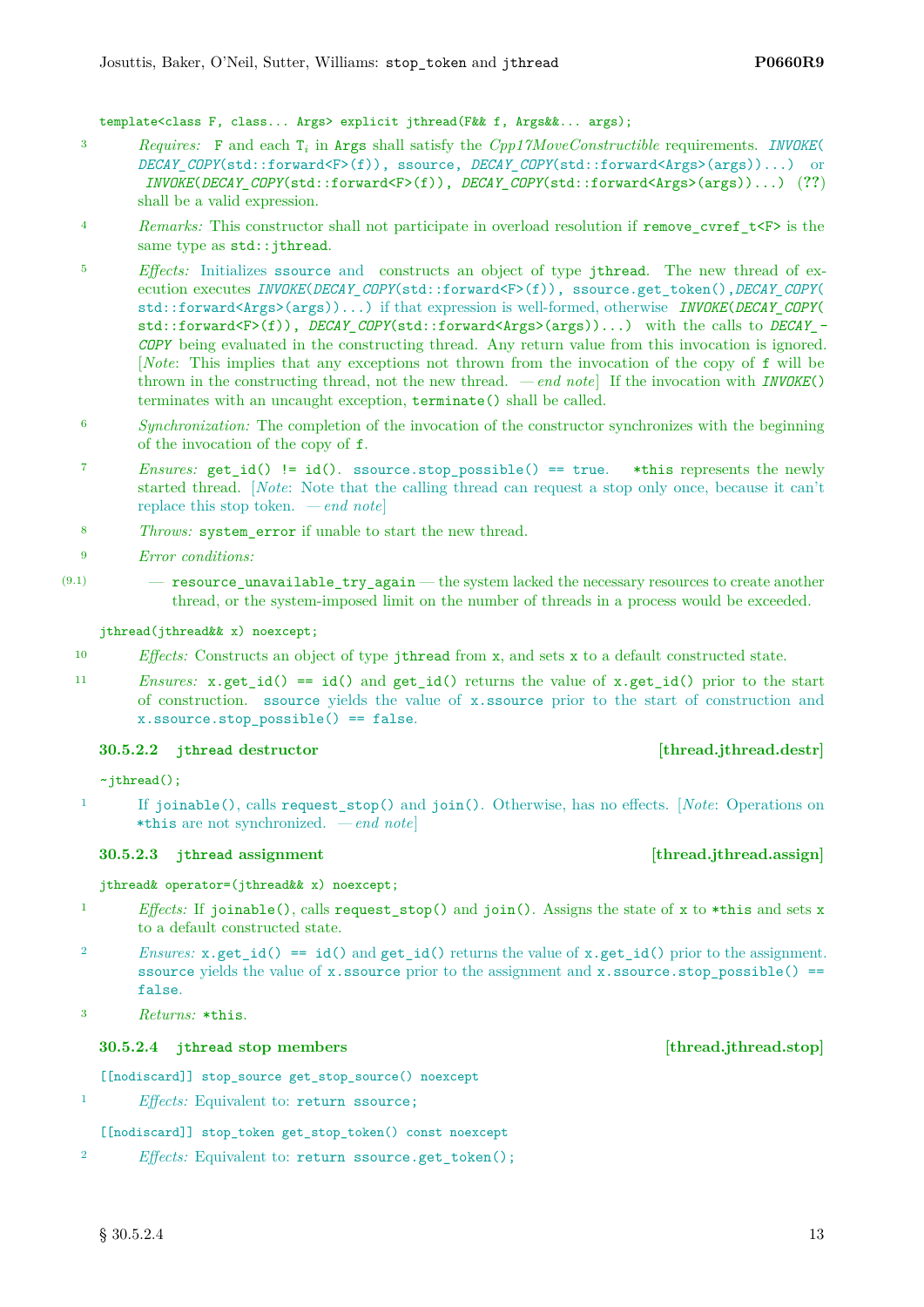bool request\_stop() noexcept; <sup>3</sup> *Effects:* Equivalent to: return ssource.request\_stop();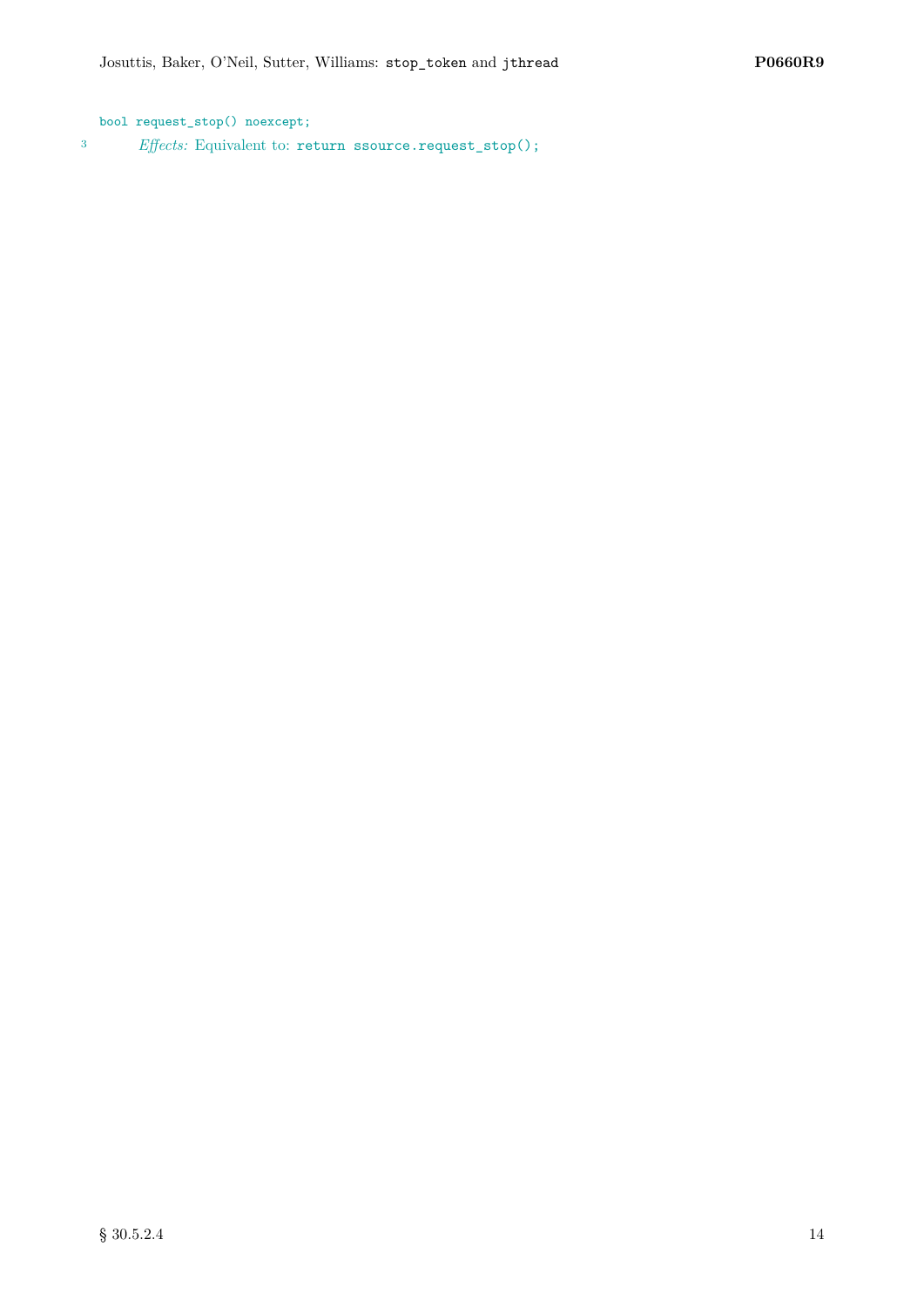```
30.6 Mutual exclusion [thread.mutex]
...
30.7 Condition variables and in the set of the condition \left[ thread.condition
...
30.7.1 Header <condition_variable> synopsis [condition_variable.syn]
...
30.7.2 Non-member functions [thread.condition.nonmember]
...
30.7.3 Class condition_variable [thread.condition.condvar]
...
30.7.4 Class condition_variable_any [thread.condition.condvarany]
...
 namespace std {
   class condition_variable_any {
   public:
     condition_variable_any();
     ~condition_variable_any();
     condition_variable_any(const condition_variable_any&) = delete;
     condition_variable_any& operator=(const condition_variable_any&) = delete;
     void notify_one() noexcept;
     void notify_all() noexcept;
     // 30.7.4.1 noninterruptable waits:
     template<class Lock>
       void wait(Lock& lock);
     template<class Lock, class Predicate>
       void wait(Lock& lock, Predicate pred);
     template<class Lock, class Clock, class Duration>
       cv_status wait_until(Lock& lock, const chrono::time_point<Clock, Duration>& abs_time);
     template<class Lock, class Clock, class Duration, class Predicate>
       bool wait_until(Lock& lock, const chrono::time_point<Clock, Duration>& abs_time,
                     Predicate pred);
     template<class Lock, class Rep, class Period>
       cv_status wait_for(Lock& lock, const chrono::duration<Rep, Period>& rel_time);
     template<class Lock, class Rep, class Period, class Predicate>
       bool wait_for(Lock& lock, const chrono::duration<Rep, Period>& rel_time, Predicate pred);
     // 30.7.4.2 stop_token waits:
     template <class Lock, class Predicate>
       bool wait_until(Lock& lock,
                     Predicate pred,
                     stop_token stoken);
     template <class Lock, class Clock, class Duration, class Predicate>
       bool wait_until(Lock& lock,
                     const chrono::time_point<Clock, Duration>& abs_time
                     Predicate pred,
                     stop_token stoken);
     template <class Lock, class Rep, class Period, class Predicate>
       bool wait_for(Lock& lock,
                    const chrono::duration<Rep, Period>& rel_time,
                    Predicate pred,
                    stop_token stoken);
   };
 }
```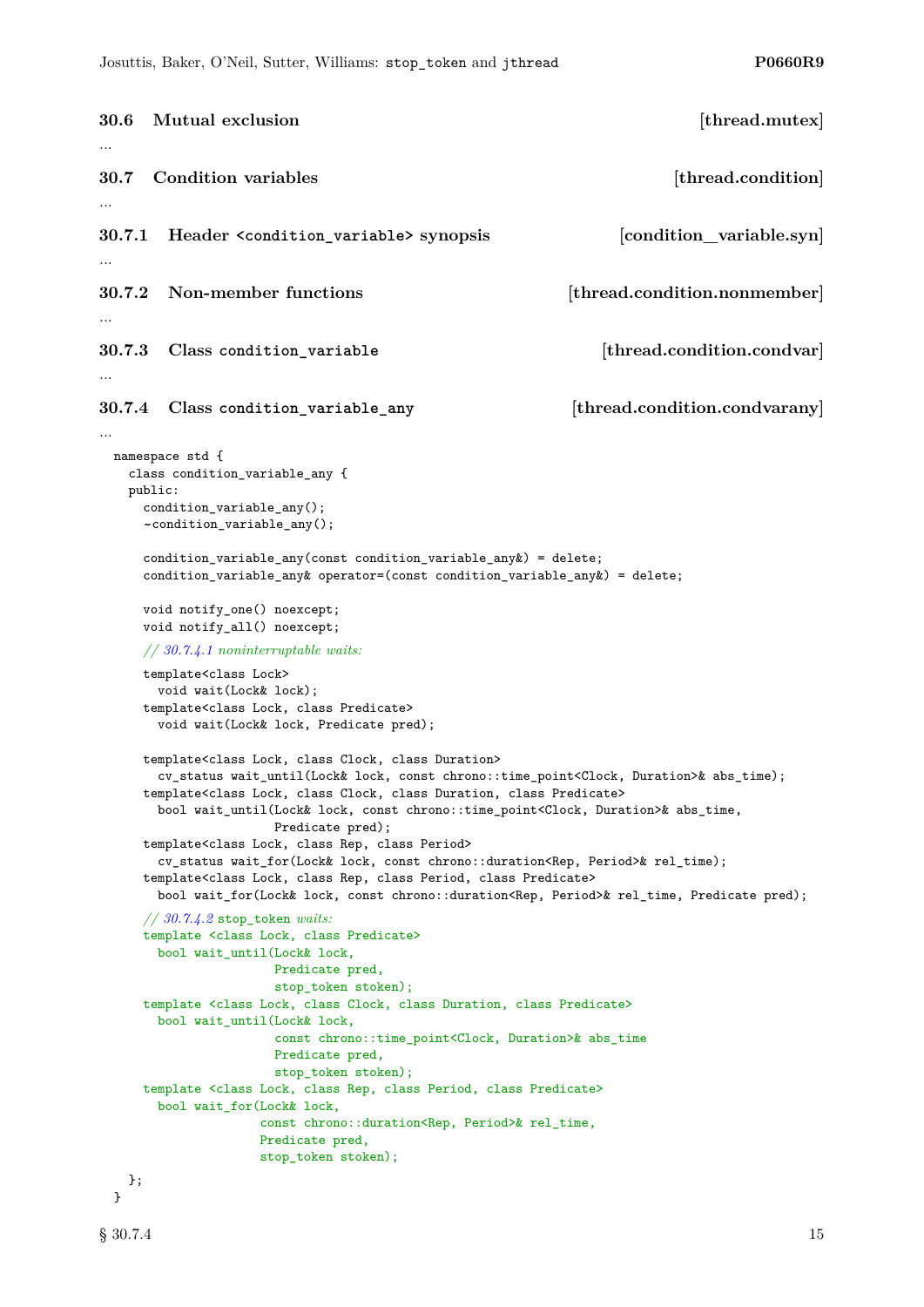condition\_variable\_any();

- <sup>1</sup> *Effects:* Constructs an object of type condition\_variable\_any.
- <sup>2</sup> *Throws:* bad\_alloc or system\_error when an exception is required (**??**).
- <sup>3</sup> *Error conditions:*
- $(3.1)$   $-$  resource\_unavailable\_try\_again  $-$  if some non-memory resource limitation prevents initialization.
- $(3.2)$  operation not permitted if the thread does not have the privilege to perform the operation.

~condition\_variable\_any();

<sup>4</sup> *Requires:* There shall be no thread blocked on \*this. [*Note*: That is, all threads shall have been notified; they may subsequently block on the lock specified in the wait. This relaxes the usual rules, which would have required all wait calls to happen before destruction. Only the notification to unblock the wait needs to happen before destruction. The user should take care to ensure that no threads wait on \*this once the destructor has been started, especially when the waiting threads are calling the wait functions in a loop or using the overloads of wait, wait\_for, or wait\_until that take a predicate. *— end note*]

<sup>5</sup> *Effects:* Destroys the object.

- void notify one() noexcept;
- <sup>6</sup> *Effects:* If any threads are blocked waiting for \*this, unblocks one of those threads.

void notify\_all() noexcept;

<sup>7</sup> *Effects:* Unblocks all threads that are blocked waiting for \*this.

## <span id="page-15-0"></span>**30.7.4.1 Noninterruptable waits [thread.condvarany.wait]**

### template<class Lock> void wait(Lock& lock);

<sup>1</sup> *Effects:*

- $(1.1)$   $-$  Atomically calls lock.unlock() and blocks on \*this.
- (1.2) When unblocked, calls lock.lock() (possibly blocking on the lock) and returns.
- $(1.3)$  The function will unblock when requested by a call to notify\_one(), a call to notify\_all(), or spuriously.
	- <sup>2</sup> *Remarks:* If the function fails to meet the postcondition, terminate() shall be called (**??**). [*Note*: This can happen if the re-locking of the mutex throws an exception.  $\,-\,end\,note$
	- <sup>3</sup> *Ensures:* lock is locked by the calling thread.
	- <sup>4</sup> *Throws:* Nothing.

template<class Lock, class Predicate> void wait(Lock& lock, Predicate pred);

<sup>5</sup> *Effects:* Equivalent to:

while (!pred()) wait(lock);

## template<class Lock, class Clock, class Duration>

cv\_status wait\_until(Lock& lock, const chrono::time\_point<Clock, Duration>& abs\_time);

<sup>6</sup> *Effects:*

- $(6.1)$  Atomically calls lock.unlock() and blocks on \*this.
- $(6.2)$  When unblocked, calls lock.lock() (possibly blocking on the lock) and returns.
- $(6.3)$  The function will unblock when requested by a call to notify\_one(), a call to notify\_all(), expiration of the absolute timeout (**??**) specified by abs\_time, or spuriously.
- $(6.4)$  If the function exits via an exception, lock.lock() shall be called prior to exiting the function.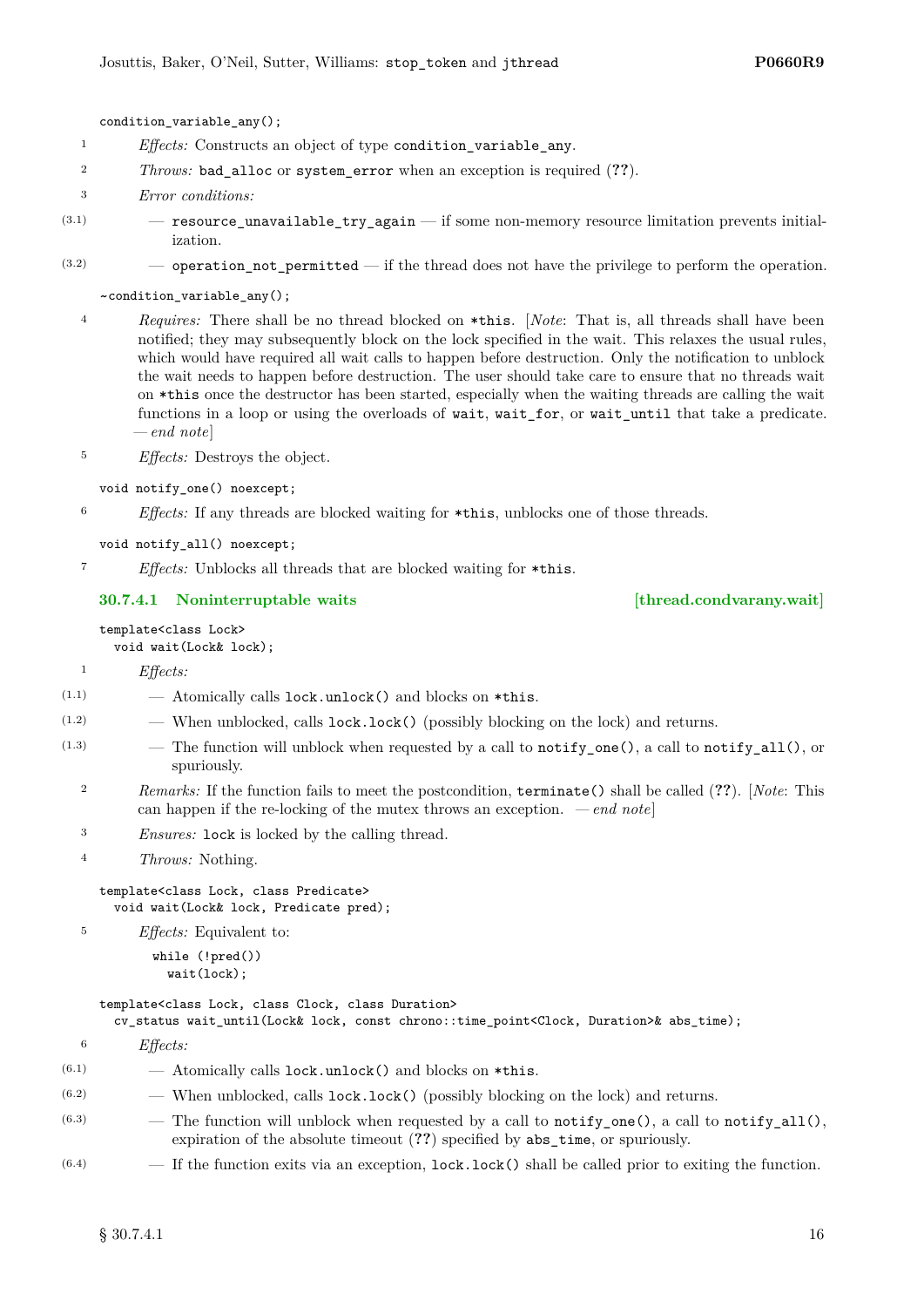- <sup>7</sup> *Remarks:* If the function fails to meet the postcondition, terminate() shall be called (**??**). [*Note*: This can happen if the re-locking of the mutex throws an exception. *— end note*]
- <sup>8</sup> *Ensures:* lock is locked by the calling thread.
- <sup>9</sup> *Returns:* cv\_status::timeout if the absolute timeout (**??**) specified by abs\_time expired, otherwise cv\_status::no\_timeout.
- <sup>10</sup> *Throws:* Timeout-related exceptions (**??**).

template<class Lock, class Rep, class Period> cv\_status wait\_for(Lock& lock, const chrono::duration<Rep, Period>& rel\_time);

<sup>11</sup> *Effects:* Equivalent to:

return wait\_until(lock, chrono::steady\_clock::now() + rel\_time);

- <sup>12</sup> *Returns:* cv\_status::timeout if the relative timeout (**??**) specified by rel\_time expired, otherwise cv\_status::no\_timeout.
- <sup>13</sup> *Remarks:* If the function fails to meet the postcondition, terminate() shall be called (**??**). [*Note*: This can happen if the re-locking of the mutex throws an exception. *— end note*]
- <sup>14</sup> *Ensures:* lock is locked by the calling thread.
- <sup>15</sup> *Throws:* Timeout-related exceptions (**??**).

template<class Lock, class Clock, class Duration, class Predicate> bool wait\_until(Lock& lock, const chrono::time\_point<Clock, Duration>& abs\_time, Predicate pred);

<sup>16</sup> *Effects:* Equivalent to:

```
while (!pred())
  if (wait_until(lock, abs_time) == cv_status::timeout)
    return pred();
return true;
```
- <sup>17</sup> [*Note*: There is no blocking if pred() is initially true, or if the timeout has already expired.  *end note*]
- <sup>18</sup> [*Note*: The returned value indicates whether the predicate evaluates to true regardless of whether the timeout was triggered. *— end note*]

template<class Lock, class Rep, class Period, class Predicate> bool wait\_for(Lock& lock, const chrono::duration<Rep, Period>& rel\_time, Predicate pred);

<sup>19</sup> *Effects:* Equivalent to:

```
return wait_until(lock, chrono::steady_clock::now() + rel_time, std::move(pred));
```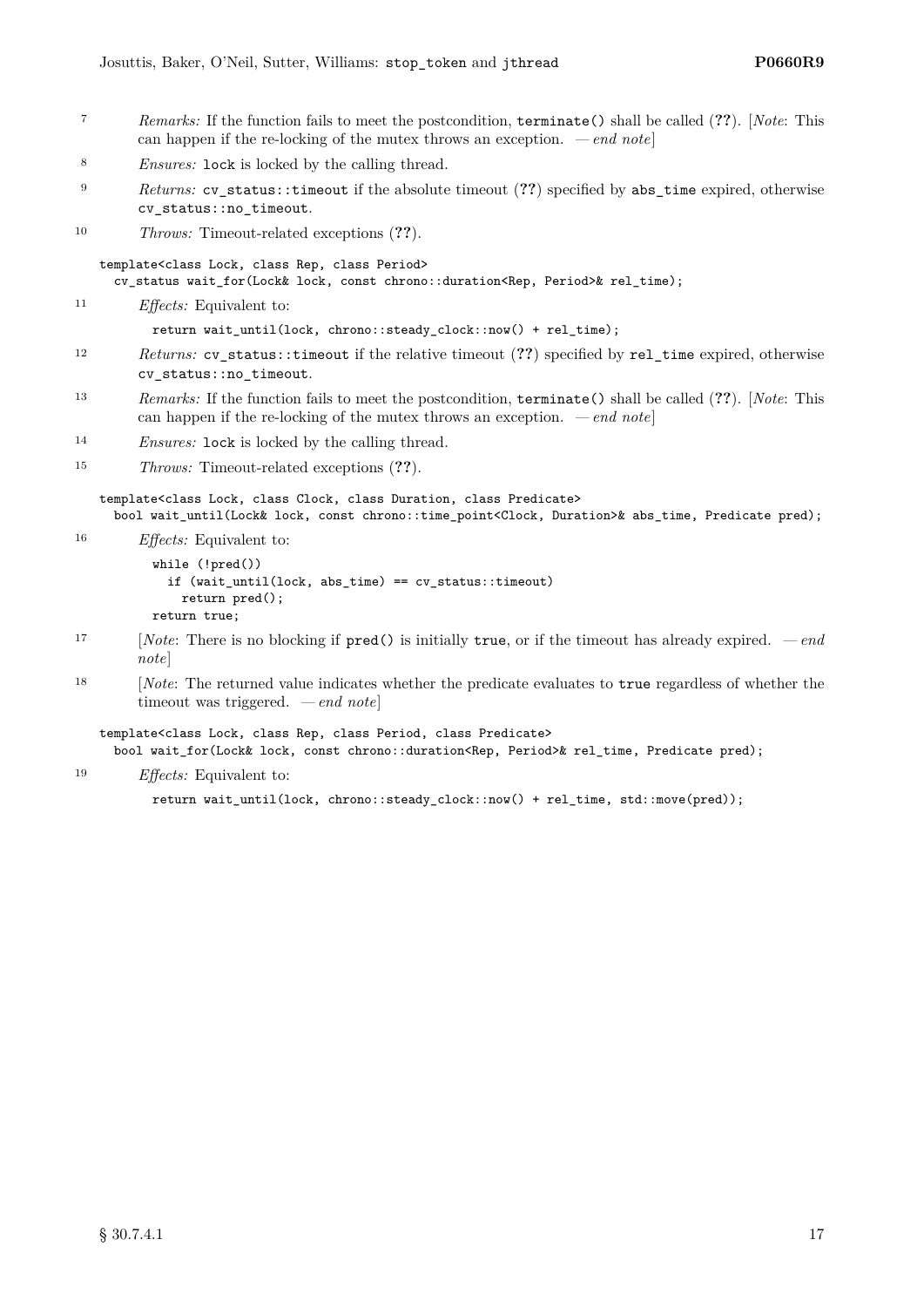## <span id="page-17-0"></span>**30.7.4.2 Interruptable waits [thread.condvarany.interruptwait]**

The following functions ensure to get notified if a stop is requested for the passed stop\_token. In that case they return (returning false if the predicate evaluates to false). [*Note*: Because all signatures here call stop requested(), their calls synchronize with request  $stop()$ .  $-end$  notel

```
template <class Lock, class Predicate>
 bool wait_until(Lock& lock,
                  Predicate pred,
                  stop_token stoken);
```
<sup>1</sup> *Effects:* Registers \*this to get notified when a stop is requested on stoken during this call and then equivalent to:

```
while(!pred() && !stoken.stop_requested()) {
  wait(lock, [&pred, &stoken] {
                return pred() || stoken.stop_requested();
             });
}
return pred();
```
- <sup>2</sup> [*Note*: The returned value indicates whether the predicate evaluated to true regardless of whether a stop was requested. *— end note*]
- <sup>3</sup> *Ensures:* Exception or lock is locked by the calling thread.
- <sup>4</sup> *Remarks:* If the function fails to meet the postcondition, terminate() shall be called (**??**). [*Note*: This can happen if the re-locking of the mutex throws an exception. *— end note*]
- <sup>5</sup> *Throws:* std::bad alloc if memory for the internal data structures could not be allocated, or any exception thrown by pred.

```
template <class Lock, class Clock, class Duration, class Predicate>
 bool wait_until(Lock& lock,
                  const chrono::time_point<Clock, Duration>& abs_time
                  Predicate pred,
                  stop_token stoken);
```
<sup>6</sup> *Effects:* Registers \*this to get notified when a stop is requested on stoken during this call and then equivalent to:

```
while(!pred() && !stoken.stop_requested() && Clock::now() < abs_time) {
  cv.wait_until(lock,
                abs_time,
                [&pred, &stoken] {
                  return pred() || stoken.stop_requested();
                \}):
}
```
return pred();

- <sup>7</sup> [*Note*: There is no blocking, if pred() is initially true, stoken is not stop possible, a stop was already requested, or the timeout has already expired. *— end note*]
- <sup>8</sup> [*Note*: The returned value indicates whether the predicate evaluates to true regardless of whether the timeout was triggered. *— end note*]
- <sup>9</sup> [*Note*: The returned value indicates whether the predicate evaluated to true regardless of whether the timeout was triggered or a stop was requested. *— end note*]
- <sup>10</sup> *Ensures:* Exception or lock is locked by the calling thread.
- <sup>11</sup> *Remarks:* If the function fails to meet the postcondition, terminate() shall be called (**??**). [*Note*: This can happen if the re-locking of the mutex throws an exception. *— end note*]
- <sup>12</sup> *Throws:* std::bad\_alloc if memory for the internal data structures could not be allocated, any timeout-related exception (**??**), or any exception thrown by pred.

```
template <class Lock, class Rep, class Period, class Predicate>
 bool wait for(Lock& lock,
                const chrono::duration<Rep, Period>& rel_time,
                Predicate pred,
```